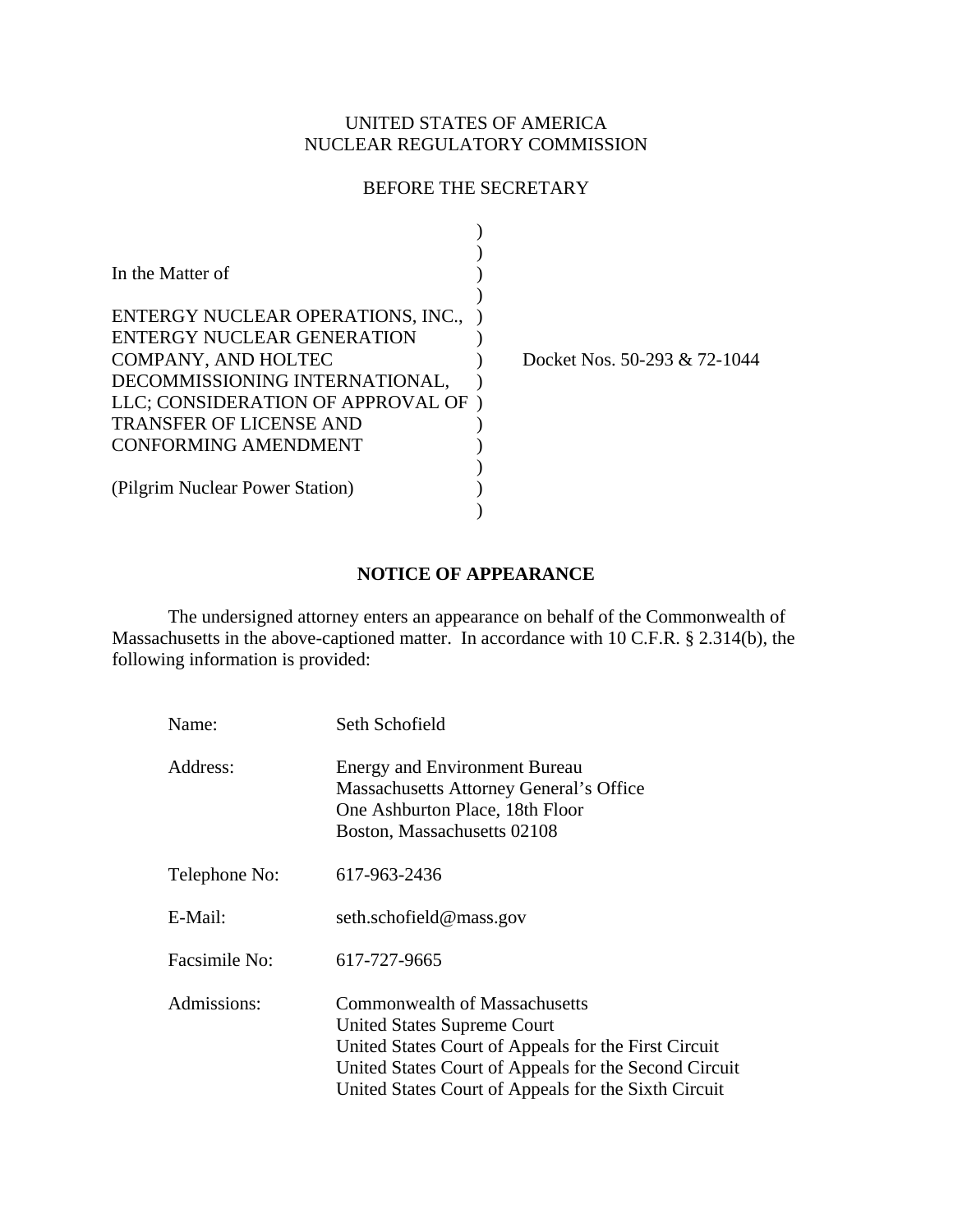United States Court of Appeals for the District of Columbia Circuit United States District Court for the District of Massachusetts United States Bankruptcy Court for District of Massachusetts

Name of Party: Commonwealth of Massachusetts

Respectfully submitted,

 Signed (electronically) by Seth Schofield *Senior Appellate Counsel*  Assistant Attorney General Energy and Environment Bureau One Ashburton Place, 18th Floor Boston, Massachusetts 02108 (617) 963-2436 seth.schofield@mass.gov

Dated: March 15, 2019